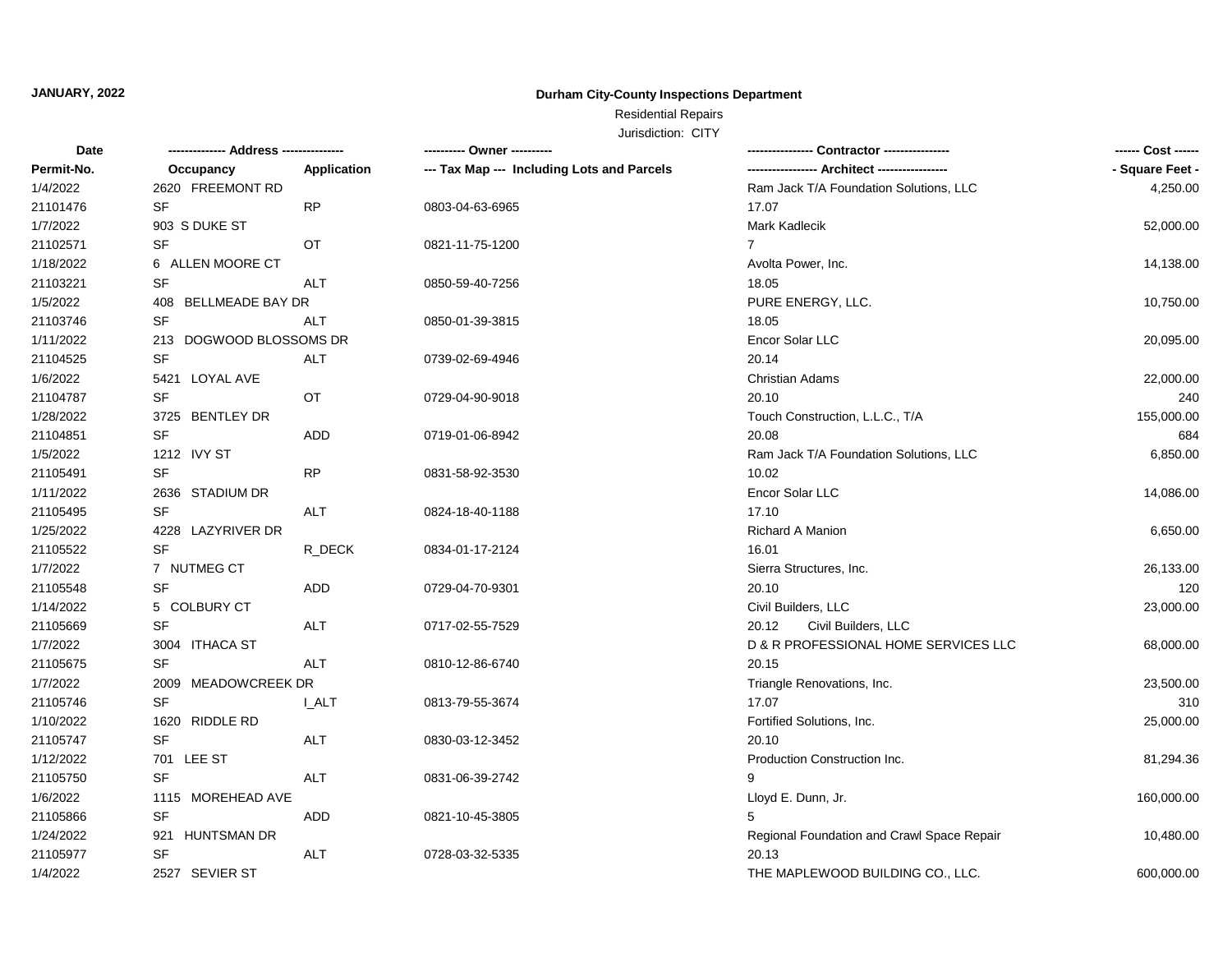## Residential Repairs

| Date       |                     |             | ---------- Owner ----------                | - Contractor ---------------               | ------ Cost ------ |
|------------|---------------------|-------------|--------------------------------------------|--------------------------------------------|--------------------|
| Permit-No. | Occupancy           | Application | --- Tax Map --- Including Lots and Parcels |                                            | - Square Feet -    |
| 21106036   | <b>SF</b>           | <b>ALT</b>  | 0811-15-63-4159                            | <b>Matthew Konar Architect</b><br>6        |                    |
| 1/19/2022  | 3811 PENDERGRASS ST |             |                                            | <b>Nicholas Roberts</b>                    | 9,999.00           |
| 21106089   | SF                  | I ALT       | 0823-16-83-2897                            | 1.02                                       |                    |
| 1/14/2022  | 3729 FOXWOOD PL     |             |                                            | MORRIS CONSTRUCTION, INC., J.D.            | 175,000.00         |
| 21106111   | SF                  | <b>LALT</b> | 0813-03-34-2793                            | 17.07<br>Pamela Chatham                    |                    |
| 1/10/2022  | 9 TREELINE DR       |             |                                            | <b>GEORGE BRITTON HERRING</b>              | 4,625.00           |
| 21106125   | <b>SF</b>           | <b>RP</b>   | 0823-10-46-2023                            | 17.10                                      |                    |
| 1/10/2022  | 612 E ELLERBEE ST   |             |                                            | Holcomb Demolition, Inc., Cecil            | 1,000.00           |
| 21106160   | SF                  | <b>DEM</b>  | 0832-10-36-9689                            | 1.01                                       | 606                |
| 1/24/2022  | 1009 W TRINITY AVE  |             |                                            | Hylton Daniel Properties, LLC              | 42,000.00          |
| 21106165   | SF                  | ALT         | 0822-19-60-8860                            | 3.02<br>Alicia Hylton-Daniel               |                    |
| 1/24/2022  | 1009 W TRINITY AVE  |             |                                            | Hylton Daniel Properties, LLC              | 410,000.00         |
| 21106166   | SF                  | <b>ALT</b>  | 0822-19-60-8860                            | 3.02<br>Alicia Hylton-Daniel               | 714                |
| 1/20/2022  | 2713 CAMMIE ST      |             |                                            | <b>BIGDREAM BUILDERS LLC</b>               | 125,000.00         |
| 21106175   | <b>SF</b>           | <b>ADD</b>  | 0823-03-37-3330                            | <b>Camelot Creative</b><br>17.05           |                    |
| 1/20/2022  | 4609 MYERS PARK DR  |             |                                            | Regional Foundation and Crawl Space Repair | 7,800.00           |
| 21106184   | SF                  | ALT         | 0803-02-55-9621                            | 17.07                                      |                    |
| 1/5/2022   | 602 PRIMITIVE ST    |             |                                            | Josh Corwin                                | 6,000.00           |
| 21106188   | <b>SF</b>           | R DECK      | 0831-05-17-9563                            | Josh Corwin<br>11                          |                    |
| 1/11/2022  | 110 N DRIVER ST     |             |                                            | <b>EDWARD OCRAN</b>                        | 26,700.00          |
| 21106196   | <b>SF</b>           | <b>LALT</b> | 0831-64-20-2094                            | 10.01                                      |                    |
| 1/21/2022  | 1411 IDA ST         |             |                                            | <b>MARIO RUBIO ORTIZ</b>                   | 60,000.00          |
| 21106244   | SF                  | ADD         | 0822-11-56-0824                            | 3.01                                       | 671                |
| 1/20/2022  | 2308 GIN ST         |             |                                            | <b>Advanced Structural Repair</b>          | 22,255.00          |
| 21106254   | <b>SF</b>           | <b>RP</b>   | 0822-13-12-6990                            | 4.02                                       |                    |
| 1/31/2022  | 1110 N GREGSON ST   |             |                                            | MINERVA DESIGN & RENOVATION, LLC.          | 152,002.00         |
| 21106283   | <b>SF</b>           | <b>ADD</b>  | 0822-15-73-2214                            | 3.02<br><b>Ellie Torre</b>                 |                    |
| 1/11/2022  | 1609 CARNATION DR   |             |                                            | AMATOS HOME REMODELING LLC                 | 24,850.00          |
| 21106301   | SF                  | ADD         | 0759-03-24-6837                            | 18.05                                      |                    |
| 1/18/2022  | 3700 NORTHAMPTON RD |             |                                            | NEW DIMENSIONS CONST. INC                  | 583,900.00         |
| 21106303   | SF                  | <b>ADD</b>  | 0810-17-00-6864                            | <b>GRANT BIZIOS ARCHITECTURE</b><br>20.08  |                    |
| 1/6/2022   | 3019 WADE RD        |             |                                            | <b>Creative Renovations</b>                | 24,500.00          |
| 21106310   | SF                  | R_DECK      | 0810-07-59-0943                            | 20.17                                      | 224                |
| 1/21/2022  | 4631 STAFFORD DR    |             |                                            | RJ Wolf Building                           | 229,720.00         |
| 21106320   | <b>SF</b>           | <b>ADD</b>  | 0802-02-59-4327                            | 17.07                                      | 546                |
| 1/20/2022  | 4715 LUMLEY RD      |             |                                            | ARCO RESTORATION INC                       | 10,000.00          |
| 21106323   | SF                  | <b>ALT</b>  | 0759-03-02-1776                            | 18.05                                      |                    |
|            |                     |             |                                            |                                            |                    |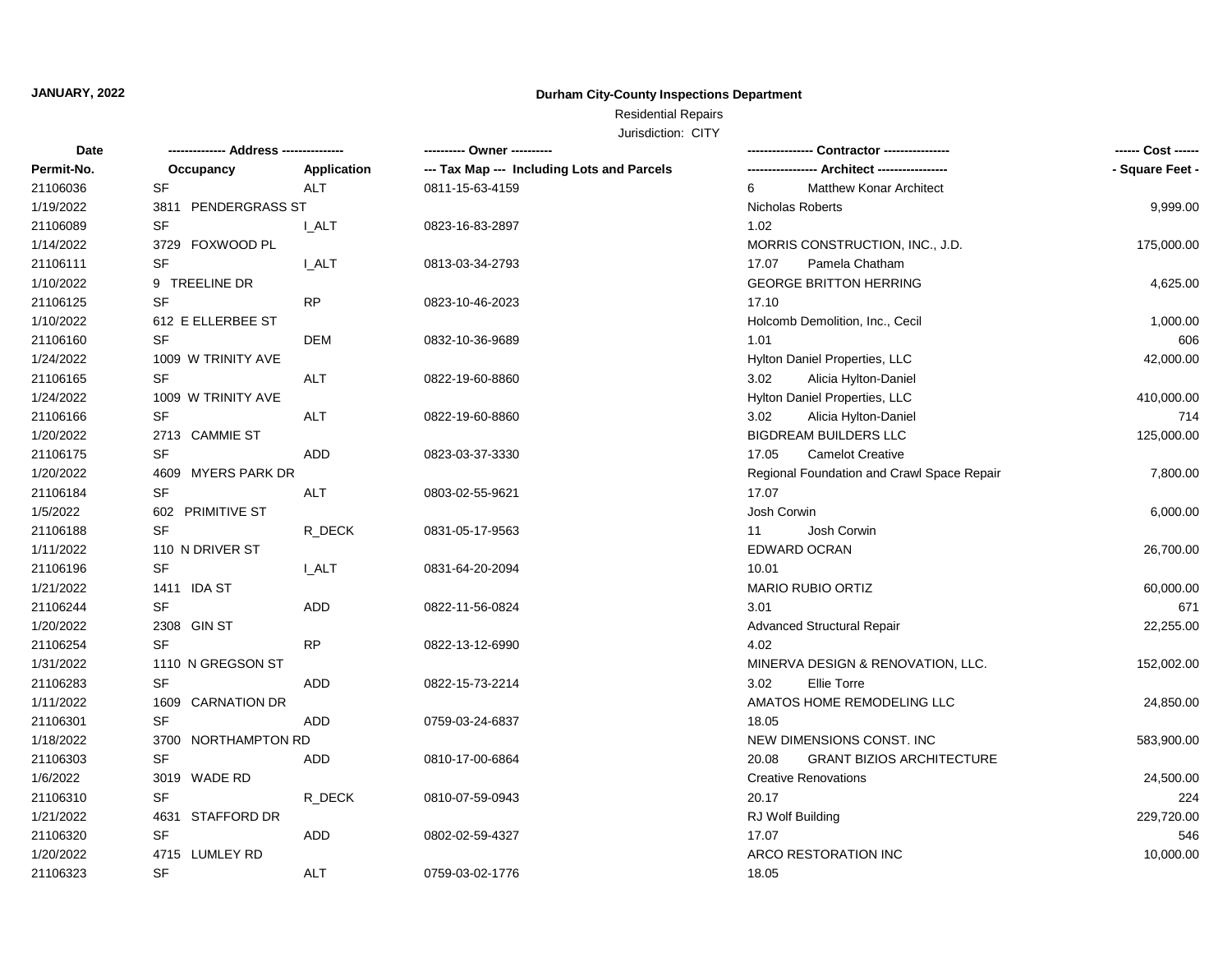## Residential Repairs

| Date       | -------------- Address --------------- |             | ---------- Owner ----------                |                                            | ------ Cost ------ |
|------------|----------------------------------------|-------------|--------------------------------------------|--------------------------------------------|--------------------|
| Permit-No. | Occupancy                              | Application | --- Tax Map --- Including Lots and Parcels |                                            | - Square Feet -    |
| 1/4/2022   | 3521 HAMSTEAD CT                       |             |                                            | Sierra Structures, Inc.                    | 35,713.00          |
| 21106324   | SF                                     | ADD         | 0810-20-90-2803                            | 20.07                                      | 400                |
| 1/4/2022   | 4415 HOLT SCHOOL RD                    |             |                                            | Sierra Structures, Inc.                    | 24,762.00          |
| 21106326   | <b>SF</b>                              | <b>ADD</b>  | 0824-20-71-7465                            | 17.10                                      | 144                |
| 1/13/2022  | 114 GERANIUM ST                        |             |                                            | TITAN SOLAR POWER NC, INC.                 | 79,268.00          |
| 21106337   | SF                                     | ALT         | 0834-03-22-9148                            | 17.08                                      |                    |
| 1/7/2022   | 3421 PINAFORE DR                       |             |                                            | Clough Construction LLC                    | 28,900.00          |
| 21106347   | SF                                     | <b>ALT</b>  | 0801-04-60-8865                            | 20.17<br><b>Distinctive Architecture</b>   |                    |
| 1/7/2022   | 1313 WATTS ST                          |             |                                            | Leon Frati                                 | 17,500.00          |
| 21106348   | <b>SF</b>                              | I ALT       | 0822-15-64-2077                            | 3.01                                       |                    |
| 1/11/2022  | 2701 STUART DR                         |             |                                            | Randy T Ray                                | 2,200.00           |
| 21106364   | <b>SF</b>                              | OT.         | 0820-05-28-3326                            | $7^{\circ}$                                |                    |
| 1/25/2022  | 1802 W LAKEWOOD AVE                    |             |                                            | STARNES, THOMAS O.                         | 118,485.00         |
| 21106368   | <b>SF</b>                              | <b>ADD</b>  | 0821-13-24-3117                            | Jessica Braverman Designs<br>6             | 650                |
| 1/20/2022  | 3823 REGENT RD                         |             |                                            | CHASE BUILDING COMPANY                     | 300,000.00         |
| 21106372   | SF                                     | ADD.        | 0719-01-17-6219                            | 20.08                                      |                    |
| 1/31/2022  | 1115 CHALK LEVEL RD                    |             |                                            | Dedove Homes                               |                    |
| 21106380   | R <sub>3</sub>                         | OT          | 0823-10-47-4424                            | 17.10<br>Dedove Homes                      |                    |
| 1/14/2022  | 3614 APPLING WAY                       |             |                                            | TESLA ENERGY OPERATIONS, INC.              | 17,300.00          |
| 21106386   | SF                                     | ALT         | 0759-03-33-2616                            | 18.05                                      |                    |
| 1/4/2022   | 306 VINTAGE HOLLY DR                   |             |                                            | TESLA ENERGY OPERATIONS, INC.              | 5,100.00           |
| 21106387   | SF                                     | <b>ALT</b>  | 0860-01-16-0115                            | 18.05                                      |                    |
| 1/4/2022   | 4009 LILLINGTON DR                     |             |                                            | Regional Foundation and Crawl Space Repair | 12,274.00          |
| 21106388   | <b>SF</b>                              | <b>RP</b>   | 0833-01-36-2861                            | 17.09                                      |                    |
| 1/4/2022   | 1325 SEDWICK RD                        |             |                                            | Covenant Solar Tech LLC                    | 8,000.00           |
| 21106390   | <b>SF</b>                              | <b>ALT</b>  | 0727-02-66-3215                            | 20.13                                      |                    |
| 1/4/2022   | 1409 N DUKE ST                         |             |                                            | TITAN SOLAR POWER NC, INC.                 | 13,440.00          |
| 21106392   | SF                                     | ALT         | 0822-16-73-8931                            | 3.02                                       |                    |
| 1/13/2022  | 22 OAK DR                              |             |                                            | LINDSLEY WATERPROOFING                     | 12,595.00          |
| 21106396   | SF                                     | <b>ALT</b>  | 0821-18-41-6504                            | $\overline{7}$                             |                    |
| 1/6/2022   | 1109 MEADOW WOOD DR                    |             |                                            | <b>MARTHA LATURNER</b>                     | 4,000.00           |
| 21106403   | SF                                     | R_DECK      | 0830-04-60-4793                            | <b>MARTHA LATURNER</b><br>20.14            |                    |
| 1/10/2022  | 3027 MARYWOOD DR                       |             |                                            | Structurally Speaking, LLC                 | 28,709.00          |
| 21106405   | SF                                     | <b>ADD</b>  | 0814-03-30-9807                            | 17.07                                      |                    |
| 1/13/2022  | 1321 SEDWICK RD                        |             |                                            | <b>JASON RAY</b>                           | 130,000.00         |
| 21106406   | SF                                     | <b>ADD</b>  | 0727-02-66-2226                            | 20.13                                      |                    |
| 1/11/2022  | 1121 FRESHMAN DR                       |             |                                            | Regional Foundation and Crawl Space Repair | 15,658.00          |
|            |                                        |             |                                            |                                            |                    |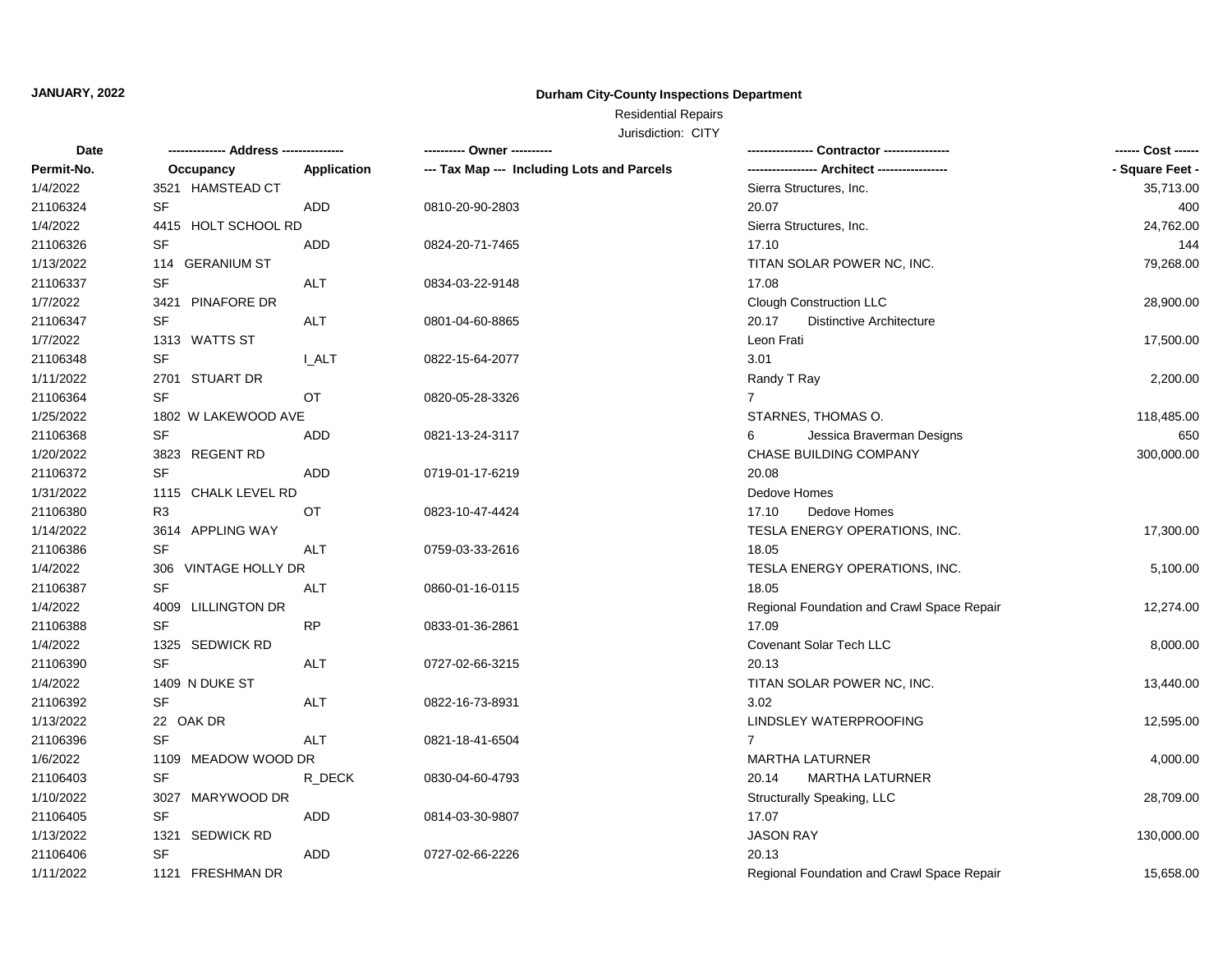## Residential Repairs

| Date       | -------------- Address --------------- |              | ---------- Owner ----------                |                                                 |                 |
|------------|----------------------------------------|--------------|--------------------------------------------|-------------------------------------------------|-----------------|
| Permit-No. | Occupancy                              | Application  | --- Tax Map --- Including Lots and Parcels | ---------------- Architect -----------------    | - Square Feet - |
| 21106409   | <b>SF</b>                              | <b>RP</b>    | 0717-01-49-0263                            | 20.12                                           |                 |
| 1/19/2022  | 2712 ASHLAND DR                        |              |                                            | Regional Foundation and Crawl Space Repair      | 13,049.00       |
| 21106410   | SF                                     | <b>RP</b>    | 0811-18-30-6219                            | 20.17                                           |                 |
| 1/7/2022   | 5826 NEWHALL RD                        |              |                                            | SERVPRO of N. Raleigh, Wake Forest & SERVPRO of | 183,706.53      |
| 21106411   | SF                                     | <b>RP</b>    | 0727-02-65-5626                            | 20.13                                           |                 |
| 1/6/2022   | 2 BLUEBIRD CT                          |              |                                            | <b>NC Solar Now</b>                             | 35,427.00       |
| 21106424   | SF                                     | <b>ALT</b>   | 0729-01-05-6554                            | 20.11                                           |                 |
| 1/5/2022   | 1013 EPIPHANY RD                       |              |                                            | <b>TUMARE IQBAL</b>                             | 27,000.00       |
| 21106426   | SF                                     | <b>LALT</b>  | 0758-02-58-7406                            | 20.28                                           |                 |
| 1/13/2022  | 3308 ANNANDALE RD                      |              |                                            | W. D. OSBORNE GENERAL CONTRACTOR, INC.          | 78,500.00       |
| 21106430   | SF                                     | ADD          | 0801-04-54-9132                            | 20.17                                           |                 |
| 1/26/2022  | 821 N BUCHANAN BLVD                    |              |                                            | Design Works Construction LLC                   | 75,000.00       |
| 21106431   | DP                                     | <b>ALT</b>   | 0822-15-52-8967                            | Josh Quinlan<br>3.01                            |                 |
| 1/20/2022  | 1908 SUNSET AVE                        |              |                                            | AH Construction Solutions, LLC                  | 25,200.00       |
| 22100001   | <b>SF</b>                              | <b>RP</b>    | 0822-06-37-1537                            | 4.01                                            |                 |
| 1/4/2022   | 1122 BRIDGEWATER DR                    |              |                                            | TITAN SOLAR POWER NC, INC.                      | 12,640.00       |
| 22100005   | SF                                     | ALT          | 0834-01-40-8090                            | 17.09                                           |                 |
| 1/5/2022   | 8 GREENWAY CIR                         |              |                                            | Housing Solutions, Inc.                         | 25,470.00       |
| 22100010   | <b>SF</b>                              | <b>I_ALT</b> | 0813-03-31-4017                            | 17.07                                           |                 |
| 1/20/2022  | 10 CLUBSTONE CT                        |              |                                            | YES SOLAR SOLUTIONS - CATE ASSOCIATES, INC.     | 26,034.00       |
| 22100011   | SF                                     | ALT          | 0727-02-85-8616                            | 20.13                                           |                 |
| 1/6/2022   | 2600 NEWPORT DR                        |              |                                            | <b>Robert Rubow</b>                             | 29,500.00       |
| 22100013   | <b>SF</b>                              | <b>LALT</b>  | 0823-14-33-3801                            | 17.05                                           |                 |
| 1/10/2022  | 1014 ENGLEWOOD AVE                     |              |                                            | Robert OLinger                                  | 80,000.00       |
| 22100015   | SF                                     | ADD          | 0822-15-64-7497                            | 3.02                                            |                 |
| 1/27/2022  | 4218 ELLISFIELD DR                     |              |                                            | <b>Teilo Schaller</b>                           | 20,000.00       |
| 22100017   | <b>SF</b>                              | <b>OT</b>    | 0802-02-96-8973                            | 17.06                                           | 384             |
| 1/10/2022  | 3166 ROSE OF SHARON RD                 |              |                                            | Sierra Structures, Inc.                         | 9,878.00        |
| 22100020   | SF                                     | R_DECK       | 0814-04-71-2959                            | 17.07                                           |                 |
| 1/14/2022  | 800 COX AVE                            |              |                                            | <b>Andy Knowles</b>                             | 18,172.00       |
| 22100031   | SF                                     | ALT          | 0831-17-00-9658                            | 13.01                                           |                 |
| 1/6/2022   | 2521 SHENANDOAH AVE                    |              |                                            | Ram Jack T/A Foundation Solutions, LLC          | 6,140.00        |
| 22100032   | SF                                     | <b>RP</b>    | 0832-09-17-1396                            | 1.02                                            |                 |
| 1/25/2022  | 320 CALLANDALE LN                      |              |                                            | DayeCo Construction, LLC                        | 70,000.00       |
| 22100046   | SF                                     | <b>ALT</b>   | 0850-03-03-1641                            | 18.05                                           |                 |
| 1/14/2022  | 1722 DUKE UNIVERSITY RD                |              |                                            | JOSHUA WALTERS                                  | 16,663.00       |
| 22100051   | <b>SF</b>                              | OT           | 0821-05-18-8214                            | 6                                               |                 |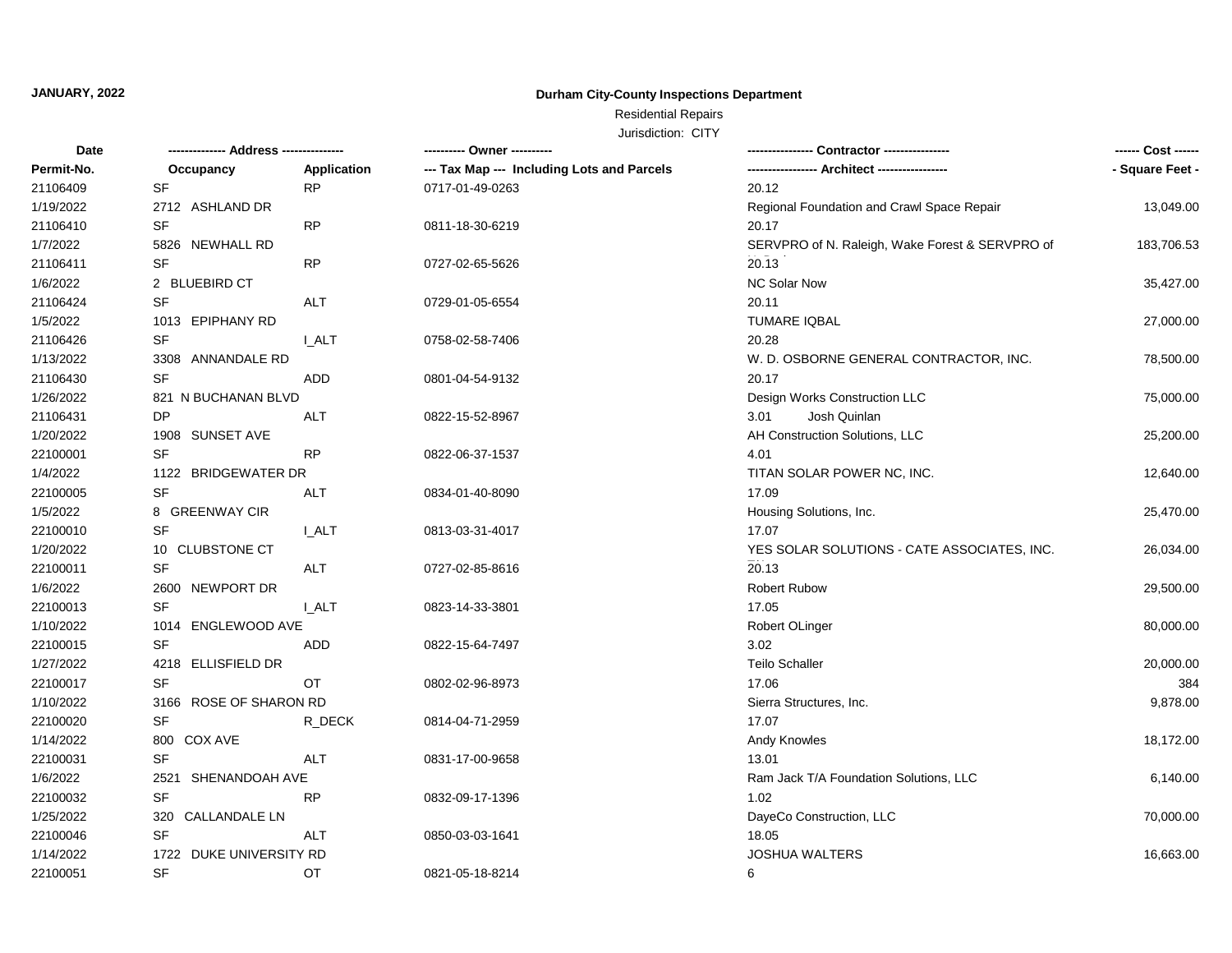## Residential Repairs

| Permit-No.<br>--- Tax Map --- Including Lots and Parcels<br>Occupancy<br>Application      | - Square Feet - |
|-------------------------------------------------------------------------------------------|-----------------|
|                                                                                           |                 |
| 405 EVERETT PL<br>TITAN SOLAR POWER NC, INC.<br>1/7/2022                                  | 14,060.00       |
| 22100059<br><b>SF</b><br>ALT<br>3.02<br>0832-13-03-2800                                   |                 |
| 1/11/2022<br>ACANTHUS CONSTRUCTION, LLC<br>2740 DOGWOOD RD                                | 28,900.00       |
| 22100060<br><b>SF</b><br>I ALT<br>6<br>0811-20-71-6288                                    |                 |
| 1/11/2022<br>19 KITCHNER CT<br>FOUNDATION XPERTS, LLC                                     | 3,850.00        |
| 22100063<br><b>SF</b><br><b>RP</b><br>0803-04-93-1614<br>17.07<br>RB Engineering, Inc.    |                 |
| 1/11/2022<br>FOUNDATION XPERTS, LLC<br>1101 LANCASTER ST                                  | 22,500.00       |
| 22100064<br>SF<br><b>RP</b><br><b>Giles Flythe Engineers</b><br>0822-15-54-5477<br>3.01   |                 |
| 1/12/2022<br>4127 COBBLESTONE PL<br>Behind The Scenes Design Inc                          | 25,000.00       |
| 22100065<br>SF<br>ALT<br>0719-03-02-2906<br>20.18                                         |                 |
| 1/31/2022<br>212 CHERRY GROVE ST<br>TOLEDO BUILDERS LLC                                   | 1,000.00        |
| SF<br>22100066<br><b>DEM</b><br>10.01<br>0831-54-74-9072                                  | 972             |
| 1/14/2022<br>218 FRASIER ST<br>LEGACY BUILDING CO., LLC                                   | 1,000.00        |
| SF<br>22100068<br><b>DEM</b><br>0823-84-67-4205<br>17.05                                  | 1314            |
| 1/7/2022<br>116 BURLINGTON MILL CT<br>SOUTHERN ENERGY MANAGEMENT, INC                     | 19,747.00       |
| 22100069<br><b>SF</b><br><b>ALT</b><br>0769-03-34-1775<br>19<br>Model Energy              |                 |
| 1/24/2022<br><b>GPS Home Services LLC</b><br>1112 E LAWSON ST                             | 60,000.00       |
| 22100071<br>DP<br><b>LALT</b><br>0830-05-29-4379<br>14                                    |                 |
| 1/13/2022<br>4113 COLVILLE RD<br>Out of the Woods Builders, Inc.                          | 29,800.00       |
| 22100073<br><b>SF</b><br><b>ADD</b><br>20.08<br>0810-17-00-0385                           | 198             |
| 1/13/2022<br>2118 SUMMIT ST<br>LANE HOME VISIONS, LLC                                     | 48,800.00       |
| <b>SF</b><br>22100074<br>ALT<br>$\overline{7}$<br>0820-06-49-3895                         | 186             |
| 1/10/2022<br>2609 FAYETTEVILLE ST<br>Turnlight Partners Ltd.                              | 9,685.00        |
| SF<br>22100075<br><b>ALT</b><br><b>Giles Flythe Engineers</b><br>0820-12-86-4973<br>13.04 |                 |
| 1/10/2022<br><b>DANIEL RIOS</b><br>408 LATTA RD                                           | 1,000.00        |
| <b>SF</b><br>22100076<br><b>DEM</b><br>16.03<br>0824-01-27-6765                           | 912             |
| 1/11/2022<br>3104 WINSTON RD<br>FOUNDATION XPERTS, LLC                                    | 5,500.00        |
| <b>SF</b><br>22100079<br><b>RP</b><br>1.02<br>0823-74-51-1986                             |                 |
| 1/18/2022<br>RESIDENCE INN BLVD<br>BMS Cat of North Carolina, LLC, T/A DIAMOND<br>301     | 57,000.00       |
| 22100081<br><b>RP</b><br>20.14<br>R <sub>1</sub><br>0738-03-04-8202                       |                 |
| 1/11/2022<br>109 RAIFORD CT<br>HARLAND WINDOWS & SIDING                                   | 13,580.00       |
| 22100083<br><b>SF</b><br>ALT<br>19<br>0769-01-35-1446                                     |                 |
| 1/11/2022<br>1 ROSWELL CT<br>Broyhill Wiles Building And Developing Inc.                  | 290,000.00      |
| 22100099<br>SF<br>20.08<br>I ALT<br>0719-01-09-6672                                       |                 |
| 1/10/2022<br>2514 WRIGHTWOOD AVE<br>Ram Jack T/A Foundation Solutions, LLC                | 4,700.00        |
| 22100104<br><b>SF</b><br><b>RP</b><br>0811-16-84-4338<br>6                                |                 |
| 1/19/2022<br>1115 SPRUCE ST<br>Backyard Products, LLC                                     | 8,700.00        |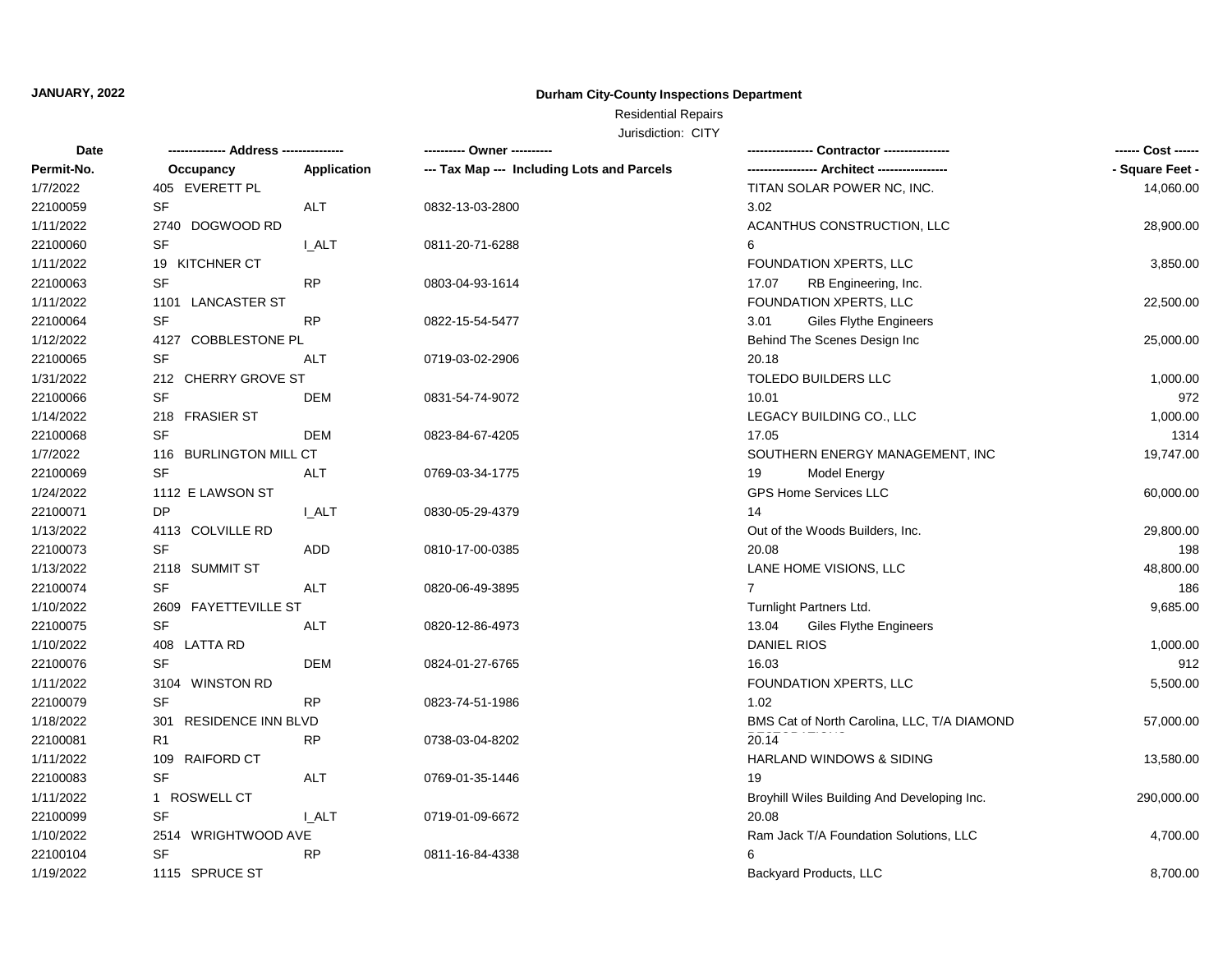## Residential Repairs

| Date       |                                   |             | ---------- Owner ----------                |                                        | ------ Cost ------ |
|------------|-----------------------------------|-------------|--------------------------------------------|----------------------------------------|--------------------|
| Permit-No. | Occupancy                         | Application | --- Tax Map --- Including Lots and Parcels |                                        | - Square Feet -    |
| 22100107   | SF                                | OT.         | 0831-07-57-3991                            | 9                                      | 288                |
| 1/12/2022  | 323 OLD FOX TRL                   |             |                                            | <b>Walker Construction</b>             | 28,000.00          |
| 22100108   | SF                                | <b>LALT</b> | 0719-04-60-2480                            | 20.11                                  |                    |
| 1/12/2022  | 2650 LAWNDALE AVE                 |             |                                            | Turnlight Partners Ltd.                | 8,715.00           |
| 22100109   | SF                                | <b>RP</b>   | 0822-13-04-3447                            | 4.02<br><b>Giles Flythe Engineers</b>  |                    |
| 1/12/2022  | 309 BON AIR AVE                   |             |                                            | Turnlight Partners Ltd.                | 17,806.00          |
| 22100116   | $\ensuremath{\mathsf{SF}}\xspace$ | <b>RP</b>   | 0832-06-29-7522                            | 1.01                                   |                    |
| 1/13/2022  | 4405 CUMBERLAND DR                |             |                                            | TITAN SOLAR POWER NC, INC.             | 7,900.00           |
| 22100121   | SF                                | <b>ALT</b>  | 0802-02-87-4889                            | 17.06                                  |                    |
| 1/12/2022  | 404 LATTA RD                      |             |                                            | <b>DANIEL RIOS</b>                     | 1,000.00           |
| 22100122   | <b>SF</b>                         | <b>DEM</b>  | 0824-01-27-7780                            | 16.06                                  |                    |
| 1/31/2022  | 1610 HOMEWOOD AVE                 |             |                                            | Production Construction Inc.           | 35,544.00          |
| 22100123   | <b>SF</b>                         | <b>ADD</b>  | 0830-33-77-2899                            | 20.09                                  |                    |
| 1/12/2022  | 118 WOODRIDGE DR                  |             |                                            | <b>Advanced Structural Repair</b>      | 27,775.00          |
| 22100124   | <b>SF</b>                         | <b>RP</b>   | 0820-05-19-5316                            | 6                                      |                    |
| 1/13/2022  | 113 W GEER ST                     |             |                                            | <b>Advanced Structural Repair</b>      | 9,945.00           |
| 22100125   | SF                                | <b>RP</b>   | 0832-17-00-8203                            | 8.02                                   |                    |
| 1/13/2022  | 1511 N DUKE ST                    |             |                                            | <b>BIGDREAM BUILDERS LLC</b>           | 1,000.00           |
| 22100139   | <b>SF</b>                         | <b>DEM</b>  | 0822-74-86-3205                            | 3.02                                   | 480                |
| 1/25/2022  | 1511 N DUKE ST                    |             |                                            | <b>BIGDREAM BUILDERS LLC</b>           | 252,000.00         |
| 22100140   | <b>SF</b>                         | OT          | 0822-74-86-3205                            | 3.02<br>Chris Moody, Camelot Creative  | 1364               |
| 1/25/2022  | 430 WALSENBURG DR                 |             |                                            | Power Home Solar LLC                   | 99,340.00          |
| 22100142   | SF                                | <b>ALT</b>  | 0825-03-33-9193                            | 16.03                                  |                    |
| 1/14/2022  | 5926 RUSTIC WOOD LN               |             |                                            | Blue Raven Solar LLC                   | 14,040.00          |
| 22100144   | SF                                | <b>ALT</b>  | 0727-04-84-4983                            | 20.13                                  |                    |
| 1/20/2022  | 24 CLEARWATER DR                  |             |                                            | Zurbuch Construction, Inc.             | 208,908.00         |
| 22100146   | <b>SF</b>                         | <b>ADD</b>  | 0709-02-96-6331                            | 20.18<br>K Dyer Design                 |                    |
| 1/13/2022  | 2011 TAYLOR ST                    |             |                                            | APR RESTORATION AND COMMERCIAL         | 30,000.00          |
| 22100155   | <b>SF</b>                         | <b>RP</b>   | 0831-64-89-9505                            | 10.02                                  |                    |
| 1/13/2022  | 2 LITTLE VALLEY CT                |             |                                            | <b>Blue Raven Solar LLC</b>            | 14,040.00          |
| 22100158   | SF                                | <b>ALT</b>  | 0843-02-78-7043                            | 18.01                                  |                    |
| 1/13/2022  | 503 PORCH SWING PL                |             |                                            | TITAN SOLAR POWER NC, INC.             | 11,850.00          |
| 22100159   | SF                                | <b>ALT</b>  | 0850-02-97-3770                            | 18.08                                  |                    |
| 1/14/2022  | 3923 KING CHARLES RD              |             |                                            | Ram Jack T/A Foundation Solutions, LLC | 3,840.00           |
| 22100165   | SF                                | <b>RP</b>   | 0719-03-12-7014                            | 20.08                                  |                    |
| 1/20/2022  | 16 BARRINGTON PL                  |             |                                            | Sierra Structures, Inc.                | 37,312.00          |
| 22100177   | <b>SF</b>                         | <b>ADD</b>  | 0802-02-95-1323                            | 17.06                                  |                    |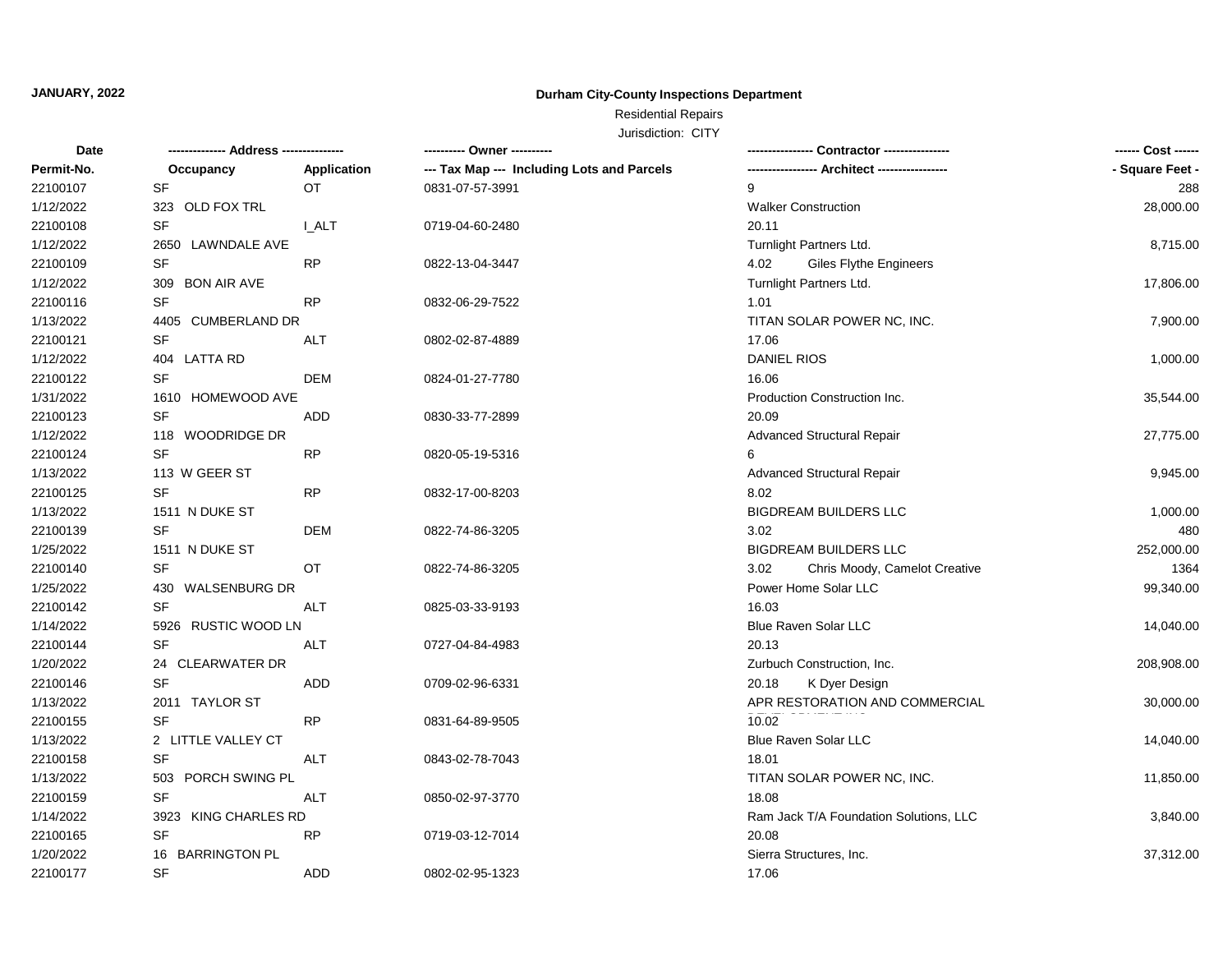## Residential Repairs

| Permit-No.<br>Occupancy<br>Application<br>--- Tax Map --- Including Lots and Parcels<br>1/21/2022<br>911 IREDELL ST<br>BERINI, JOE F., CONST. CO.<br>SF<br>DEM<br>1368<br>22100178<br>0822-14-33-3570<br>4.02<br>1/27/2022<br>913 IREDELL ST<br>BERINI, JOE F., CONST. CO.<br>1,000.00<br>DP<br><b>DEM</b><br>1378<br>22100179<br>0822-14-33-3576<br>4.02<br>1/27/2022<br>BERINI, JOE F., CONST. CO.<br>1,000.00<br>1315 CLARENDON ST<br>SF<br>1392<br>22100181<br>DEM<br>4.01<br>0822-10-46-2211<br>1/19/2022<br>1,000.00<br>2411 HIGHLAND AVE<br>BERINI, JOE F., CONST. CO.<br><b>SF</b><br>22100183<br><b>DEM</b><br>1.01<br>978<br>0832-09-26-0443<br>1/24/2022<br><b>BUILDING BEYOND LLC</b><br>193,150.00<br>1704 FAYETTEVILLE ST<br><b>SF</b><br>22100186<br>ADD<br>13.03<br>0821-20-90-2568<br>1/31/2022<br>2111 CEDAR GROVE DR<br><b>Atlantic Screening LLC</b><br>9,400.00<br>22100190<br><b>SF</b><br><b>ADD</b><br>20.14<br>0759-03-10-0632<br>1/21/2022<br>1602 LATHROP ST<br>Home Improvements Orellana, Inc.<br>116,250.00<br>22100191<br><b>SF</b><br><b>ADD</b><br>10.02<br>0831-11-76-2105<br>1/26/2022<br>1,000.00<br>101 E ENTERPRISE ST<br>Martin Enterprise NC, LLC<br>22100193<br><b>SF</b><br><b>DEM</b><br>1104<br>0821-16-83-1084<br>12.01<br>1/14/2022<br>1108 JUDARO LN<br><b>Blue Raven Solar LLC</b><br>12,960.00<br><b>SF</b><br>22100194<br><b>ALT</b><br>20.25<br>0729-95-80-6896<br>1/14/2022<br>3319 SILVER STAR DR<br><b>NC Solar Now</b><br>36,299.00<br>SF<br>22100195<br>20.10<br>ALT<br>0739-03-03-1709<br>1/19/2022<br>20 AUTUMN LEAF LN<br>Carolina Restoration Services of North Carolina, Inc.<br>43,000.00<br><b>SF</b><br>22100198<br>18.04<br>I ALT<br>0852-03-44-2309<br>1/21/2022<br>205 GLEN EDEN RD<br>Ram Jack T/A Foundation Solutions, LLC<br>8,300.00<br><b>SF</b><br>22100207<br>20.11<br><b>RP</b><br>0718-02-98-4437<br>1/31/2022<br>114 WOOD VALLEY CT<br><b>JAM CAROLINA EXTERIORS</b><br>12,350.00<br>22100210<br><b>SF</b><br>R DECK<br>20.10<br>0729-03-44-1586<br>1/24/2022<br>602 WOFFORD RD<br><b>WILLIAM BAILEY</b><br>45,000.00<br>22100215<br>SF<br>ALT<br>0820-09-05-4969<br>20.07<br>1/20/2022<br>2105 LAFAYETTE ST<br>Ram Jack T/A Foundation Solutions, LLC<br>8,000.00<br>22100228<br>SF<br><b>RP</b><br>6<br>0821-13-04-9926<br>1/24/2022<br>2500 WEDGEDALE AVE<br>Backyard Products, LLC<br>6,600.00<br>22100231<br><b>SF</b><br>OT<br>0841-13-23-2913<br>18.02<br>1/31/2022<br>1010 OLD EVERGREEN DR<br>TITAN SOLAR POWER NC, INC.<br>27,650.00<br>22100240<br>SF<br>ALT<br>17.09<br>0833-01-39-3231<br>1/31/2022<br>4102 LUDGATE DR<br>TITAN SOLAR POWER NC, INC.<br>13,850.00<br>SF<br>22100241<br><b>ALT</b><br>20.10<br>0729-02-69-6797<br>1/26/2022<br>4301 BROOMSTRAW CT<br><b>Blue Raven Solar LLC</b><br>25,920.00 | Date |  | ---------- Owner ---------- | ------ Cost ------ |
|---------------------------------------------------------------------------------------------------------------------------------------------------------------------------------------------------------------------------------------------------------------------------------------------------------------------------------------------------------------------------------------------------------------------------------------------------------------------------------------------------------------------------------------------------------------------------------------------------------------------------------------------------------------------------------------------------------------------------------------------------------------------------------------------------------------------------------------------------------------------------------------------------------------------------------------------------------------------------------------------------------------------------------------------------------------------------------------------------------------------------------------------------------------------------------------------------------------------------------------------------------------------------------------------------------------------------------------------------------------------------------------------------------------------------------------------------------------------------------------------------------------------------------------------------------------------------------------------------------------------------------------------------------------------------------------------------------------------------------------------------------------------------------------------------------------------------------------------------------------------------------------------------------------------------------------------------------------------------------------------------------------------------------------------------------------------------------------------------------------------------------------------------------------------------------------------------------------------------------------------------------------------------------------------------------------------------------------------------------------------------------------------------------------------------------------------------------------------------------------------------------------------------------------------------------------------------------------------------------------------------------------------------------------------------------------------------------------------------------------------------------------------------------------------------------|------|--|-----------------------------|--------------------|
|                                                                                                                                                                                                                                                                                                                                                                                                                                                                                                                                                                                                                                                                                                                                                                                                                                                                                                                                                                                                                                                                                                                                                                                                                                                                                                                                                                                                                                                                                                                                                                                                                                                                                                                                                                                                                                                                                                                                                                                                                                                                                                                                                                                                                                                                                                                                                                                                                                                                                                                                                                                                                                                                                                                                                                                                         |      |  |                             | - Square Feet -    |
|                                                                                                                                                                                                                                                                                                                                                                                                                                                                                                                                                                                                                                                                                                                                                                                                                                                                                                                                                                                                                                                                                                                                                                                                                                                                                                                                                                                                                                                                                                                                                                                                                                                                                                                                                                                                                                                                                                                                                                                                                                                                                                                                                                                                                                                                                                                                                                                                                                                                                                                                                                                                                                                                                                                                                                                                         |      |  |                             | 1,000.00           |
|                                                                                                                                                                                                                                                                                                                                                                                                                                                                                                                                                                                                                                                                                                                                                                                                                                                                                                                                                                                                                                                                                                                                                                                                                                                                                                                                                                                                                                                                                                                                                                                                                                                                                                                                                                                                                                                                                                                                                                                                                                                                                                                                                                                                                                                                                                                                                                                                                                                                                                                                                                                                                                                                                                                                                                                                         |      |  |                             |                    |
|                                                                                                                                                                                                                                                                                                                                                                                                                                                                                                                                                                                                                                                                                                                                                                                                                                                                                                                                                                                                                                                                                                                                                                                                                                                                                                                                                                                                                                                                                                                                                                                                                                                                                                                                                                                                                                                                                                                                                                                                                                                                                                                                                                                                                                                                                                                                                                                                                                                                                                                                                                                                                                                                                                                                                                                                         |      |  |                             |                    |
|                                                                                                                                                                                                                                                                                                                                                                                                                                                                                                                                                                                                                                                                                                                                                                                                                                                                                                                                                                                                                                                                                                                                                                                                                                                                                                                                                                                                                                                                                                                                                                                                                                                                                                                                                                                                                                                                                                                                                                                                                                                                                                                                                                                                                                                                                                                                                                                                                                                                                                                                                                                                                                                                                                                                                                                                         |      |  |                             |                    |
|                                                                                                                                                                                                                                                                                                                                                                                                                                                                                                                                                                                                                                                                                                                                                                                                                                                                                                                                                                                                                                                                                                                                                                                                                                                                                                                                                                                                                                                                                                                                                                                                                                                                                                                                                                                                                                                                                                                                                                                                                                                                                                                                                                                                                                                                                                                                                                                                                                                                                                                                                                                                                                                                                                                                                                                                         |      |  |                             |                    |
|                                                                                                                                                                                                                                                                                                                                                                                                                                                                                                                                                                                                                                                                                                                                                                                                                                                                                                                                                                                                                                                                                                                                                                                                                                                                                                                                                                                                                                                                                                                                                                                                                                                                                                                                                                                                                                                                                                                                                                                                                                                                                                                                                                                                                                                                                                                                                                                                                                                                                                                                                                                                                                                                                                                                                                                                         |      |  |                             |                    |
|                                                                                                                                                                                                                                                                                                                                                                                                                                                                                                                                                                                                                                                                                                                                                                                                                                                                                                                                                                                                                                                                                                                                                                                                                                                                                                                                                                                                                                                                                                                                                                                                                                                                                                                                                                                                                                                                                                                                                                                                                                                                                                                                                                                                                                                                                                                                                                                                                                                                                                                                                                                                                                                                                                                                                                                                         |      |  |                             |                    |
|                                                                                                                                                                                                                                                                                                                                                                                                                                                                                                                                                                                                                                                                                                                                                                                                                                                                                                                                                                                                                                                                                                                                                                                                                                                                                                                                                                                                                                                                                                                                                                                                                                                                                                                                                                                                                                                                                                                                                                                                                                                                                                                                                                                                                                                                                                                                                                                                                                                                                                                                                                                                                                                                                                                                                                                                         |      |  |                             |                    |
|                                                                                                                                                                                                                                                                                                                                                                                                                                                                                                                                                                                                                                                                                                                                                                                                                                                                                                                                                                                                                                                                                                                                                                                                                                                                                                                                                                                                                                                                                                                                                                                                                                                                                                                                                                                                                                                                                                                                                                                                                                                                                                                                                                                                                                                                                                                                                                                                                                                                                                                                                                                                                                                                                                                                                                                                         |      |  |                             |                    |
|                                                                                                                                                                                                                                                                                                                                                                                                                                                                                                                                                                                                                                                                                                                                                                                                                                                                                                                                                                                                                                                                                                                                                                                                                                                                                                                                                                                                                                                                                                                                                                                                                                                                                                                                                                                                                                                                                                                                                                                                                                                                                                                                                                                                                                                                                                                                                                                                                                                                                                                                                                                                                                                                                                                                                                                                         |      |  |                             |                    |
|                                                                                                                                                                                                                                                                                                                                                                                                                                                                                                                                                                                                                                                                                                                                                                                                                                                                                                                                                                                                                                                                                                                                                                                                                                                                                                                                                                                                                                                                                                                                                                                                                                                                                                                                                                                                                                                                                                                                                                                                                                                                                                                                                                                                                                                                                                                                                                                                                                                                                                                                                                                                                                                                                                                                                                                                         |      |  |                             |                    |
|                                                                                                                                                                                                                                                                                                                                                                                                                                                                                                                                                                                                                                                                                                                                                                                                                                                                                                                                                                                                                                                                                                                                                                                                                                                                                                                                                                                                                                                                                                                                                                                                                                                                                                                                                                                                                                                                                                                                                                                                                                                                                                                                                                                                                                                                                                                                                                                                                                                                                                                                                                                                                                                                                                                                                                                                         |      |  |                             |                    |
|                                                                                                                                                                                                                                                                                                                                                                                                                                                                                                                                                                                                                                                                                                                                                                                                                                                                                                                                                                                                                                                                                                                                                                                                                                                                                                                                                                                                                                                                                                                                                                                                                                                                                                                                                                                                                                                                                                                                                                                                                                                                                                                                                                                                                                                                                                                                                                                                                                                                                                                                                                                                                                                                                                                                                                                                         |      |  |                             |                    |
|                                                                                                                                                                                                                                                                                                                                                                                                                                                                                                                                                                                                                                                                                                                                                                                                                                                                                                                                                                                                                                                                                                                                                                                                                                                                                                                                                                                                                                                                                                                                                                                                                                                                                                                                                                                                                                                                                                                                                                                                                                                                                                                                                                                                                                                                                                                                                                                                                                                                                                                                                                                                                                                                                                                                                                                                         |      |  |                             |                    |
|                                                                                                                                                                                                                                                                                                                                                                                                                                                                                                                                                                                                                                                                                                                                                                                                                                                                                                                                                                                                                                                                                                                                                                                                                                                                                                                                                                                                                                                                                                                                                                                                                                                                                                                                                                                                                                                                                                                                                                                                                                                                                                                                                                                                                                                                                                                                                                                                                                                                                                                                                                                                                                                                                                                                                                                                         |      |  |                             |                    |
|                                                                                                                                                                                                                                                                                                                                                                                                                                                                                                                                                                                                                                                                                                                                                                                                                                                                                                                                                                                                                                                                                                                                                                                                                                                                                                                                                                                                                                                                                                                                                                                                                                                                                                                                                                                                                                                                                                                                                                                                                                                                                                                                                                                                                                                                                                                                                                                                                                                                                                                                                                                                                                                                                                                                                                                                         |      |  |                             |                    |
|                                                                                                                                                                                                                                                                                                                                                                                                                                                                                                                                                                                                                                                                                                                                                                                                                                                                                                                                                                                                                                                                                                                                                                                                                                                                                                                                                                                                                                                                                                                                                                                                                                                                                                                                                                                                                                                                                                                                                                                                                                                                                                                                                                                                                                                                                                                                                                                                                                                                                                                                                                                                                                                                                                                                                                                                         |      |  |                             |                    |
|                                                                                                                                                                                                                                                                                                                                                                                                                                                                                                                                                                                                                                                                                                                                                                                                                                                                                                                                                                                                                                                                                                                                                                                                                                                                                                                                                                                                                                                                                                                                                                                                                                                                                                                                                                                                                                                                                                                                                                                                                                                                                                                                                                                                                                                                                                                                                                                                                                                                                                                                                                                                                                                                                                                                                                                                         |      |  |                             |                    |
|                                                                                                                                                                                                                                                                                                                                                                                                                                                                                                                                                                                                                                                                                                                                                                                                                                                                                                                                                                                                                                                                                                                                                                                                                                                                                                                                                                                                                                                                                                                                                                                                                                                                                                                                                                                                                                                                                                                                                                                                                                                                                                                                                                                                                                                                                                                                                                                                                                                                                                                                                                                                                                                                                                                                                                                                         |      |  |                             |                    |
|                                                                                                                                                                                                                                                                                                                                                                                                                                                                                                                                                                                                                                                                                                                                                                                                                                                                                                                                                                                                                                                                                                                                                                                                                                                                                                                                                                                                                                                                                                                                                                                                                                                                                                                                                                                                                                                                                                                                                                                                                                                                                                                                                                                                                                                                                                                                                                                                                                                                                                                                                                                                                                                                                                                                                                                                         |      |  |                             |                    |
|                                                                                                                                                                                                                                                                                                                                                                                                                                                                                                                                                                                                                                                                                                                                                                                                                                                                                                                                                                                                                                                                                                                                                                                                                                                                                                                                                                                                                                                                                                                                                                                                                                                                                                                                                                                                                                                                                                                                                                                                                                                                                                                                                                                                                                                                                                                                                                                                                                                                                                                                                                                                                                                                                                                                                                                                         |      |  |                             |                    |
|                                                                                                                                                                                                                                                                                                                                                                                                                                                                                                                                                                                                                                                                                                                                                                                                                                                                                                                                                                                                                                                                                                                                                                                                                                                                                                                                                                                                                                                                                                                                                                                                                                                                                                                                                                                                                                                                                                                                                                                                                                                                                                                                                                                                                                                                                                                                                                                                                                                                                                                                                                                                                                                                                                                                                                                                         |      |  |                             |                    |
|                                                                                                                                                                                                                                                                                                                                                                                                                                                                                                                                                                                                                                                                                                                                                                                                                                                                                                                                                                                                                                                                                                                                                                                                                                                                                                                                                                                                                                                                                                                                                                                                                                                                                                                                                                                                                                                                                                                                                                                                                                                                                                                                                                                                                                                                                                                                                                                                                                                                                                                                                                                                                                                                                                                                                                                                         |      |  |                             |                    |
|                                                                                                                                                                                                                                                                                                                                                                                                                                                                                                                                                                                                                                                                                                                                                                                                                                                                                                                                                                                                                                                                                                                                                                                                                                                                                                                                                                                                                                                                                                                                                                                                                                                                                                                                                                                                                                                                                                                                                                                                                                                                                                                                                                                                                                                                                                                                                                                                                                                                                                                                                                                                                                                                                                                                                                                                         |      |  |                             |                    |
|                                                                                                                                                                                                                                                                                                                                                                                                                                                                                                                                                                                                                                                                                                                                                                                                                                                                                                                                                                                                                                                                                                                                                                                                                                                                                                                                                                                                                                                                                                                                                                                                                                                                                                                                                                                                                                                                                                                                                                                                                                                                                                                                                                                                                                                                                                                                                                                                                                                                                                                                                                                                                                                                                                                                                                                                         |      |  |                             |                    |
|                                                                                                                                                                                                                                                                                                                                                                                                                                                                                                                                                                                                                                                                                                                                                                                                                                                                                                                                                                                                                                                                                                                                                                                                                                                                                                                                                                                                                                                                                                                                                                                                                                                                                                                                                                                                                                                                                                                                                                                                                                                                                                                                                                                                                                                                                                                                                                                                                                                                                                                                                                                                                                                                                                                                                                                                         |      |  |                             |                    |
|                                                                                                                                                                                                                                                                                                                                                                                                                                                                                                                                                                                                                                                                                                                                                                                                                                                                                                                                                                                                                                                                                                                                                                                                                                                                                                                                                                                                                                                                                                                                                                                                                                                                                                                                                                                                                                                                                                                                                                                                                                                                                                                                                                                                                                                                                                                                                                                                                                                                                                                                                                                                                                                                                                                                                                                                         |      |  |                             |                    |
|                                                                                                                                                                                                                                                                                                                                                                                                                                                                                                                                                                                                                                                                                                                                                                                                                                                                                                                                                                                                                                                                                                                                                                                                                                                                                                                                                                                                                                                                                                                                                                                                                                                                                                                                                                                                                                                                                                                                                                                                                                                                                                                                                                                                                                                                                                                                                                                                                                                                                                                                                                                                                                                                                                                                                                                                         |      |  |                             |                    |
|                                                                                                                                                                                                                                                                                                                                                                                                                                                                                                                                                                                                                                                                                                                                                                                                                                                                                                                                                                                                                                                                                                                                                                                                                                                                                                                                                                                                                                                                                                                                                                                                                                                                                                                                                                                                                                                                                                                                                                                                                                                                                                                                                                                                                                                                                                                                                                                                                                                                                                                                                                                                                                                                                                                                                                                                         |      |  |                             |                    |
|                                                                                                                                                                                                                                                                                                                                                                                                                                                                                                                                                                                                                                                                                                                                                                                                                                                                                                                                                                                                                                                                                                                                                                                                                                                                                                                                                                                                                                                                                                                                                                                                                                                                                                                                                                                                                                                                                                                                                                                                                                                                                                                                                                                                                                                                                                                                                                                                                                                                                                                                                                                                                                                                                                                                                                                                         |      |  |                             |                    |
|                                                                                                                                                                                                                                                                                                                                                                                                                                                                                                                                                                                                                                                                                                                                                                                                                                                                                                                                                                                                                                                                                                                                                                                                                                                                                                                                                                                                                                                                                                                                                                                                                                                                                                                                                                                                                                                                                                                                                                                                                                                                                                                                                                                                                                                                                                                                                                                                                                                                                                                                                                                                                                                                                                                                                                                                         |      |  |                             |                    |
|                                                                                                                                                                                                                                                                                                                                                                                                                                                                                                                                                                                                                                                                                                                                                                                                                                                                                                                                                                                                                                                                                                                                                                                                                                                                                                                                                                                                                                                                                                                                                                                                                                                                                                                                                                                                                                                                                                                                                                                                                                                                                                                                                                                                                                                                                                                                                                                                                                                                                                                                                                                                                                                                                                                                                                                                         |      |  |                             |                    |
|                                                                                                                                                                                                                                                                                                                                                                                                                                                                                                                                                                                                                                                                                                                                                                                                                                                                                                                                                                                                                                                                                                                                                                                                                                                                                                                                                                                                                                                                                                                                                                                                                                                                                                                                                                                                                                                                                                                                                                                                                                                                                                                                                                                                                                                                                                                                                                                                                                                                                                                                                                                                                                                                                                                                                                                                         |      |  |                             |                    |
|                                                                                                                                                                                                                                                                                                                                                                                                                                                                                                                                                                                                                                                                                                                                                                                                                                                                                                                                                                                                                                                                                                                                                                                                                                                                                                                                                                                                                                                                                                                                                                                                                                                                                                                                                                                                                                                                                                                                                                                                                                                                                                                                                                                                                                                                                                                                                                                                                                                                                                                                                                                                                                                                                                                                                                                                         |      |  |                             |                    |
|                                                                                                                                                                                                                                                                                                                                                                                                                                                                                                                                                                                                                                                                                                                                                                                                                                                                                                                                                                                                                                                                                                                                                                                                                                                                                                                                                                                                                                                                                                                                                                                                                                                                                                                                                                                                                                                                                                                                                                                                                                                                                                                                                                                                                                                                                                                                                                                                                                                                                                                                                                                                                                                                                                                                                                                                         |      |  |                             |                    |
|                                                                                                                                                                                                                                                                                                                                                                                                                                                                                                                                                                                                                                                                                                                                                                                                                                                                                                                                                                                                                                                                                                                                                                                                                                                                                                                                                                                                                                                                                                                                                                                                                                                                                                                                                                                                                                                                                                                                                                                                                                                                                                                                                                                                                                                                                                                                                                                                                                                                                                                                                                                                                                                                                                                                                                                                         |      |  |                             |                    |
|                                                                                                                                                                                                                                                                                                                                                                                                                                                                                                                                                                                                                                                                                                                                                                                                                                                                                                                                                                                                                                                                                                                                                                                                                                                                                                                                                                                                                                                                                                                                                                                                                                                                                                                                                                                                                                                                                                                                                                                                                                                                                                                                                                                                                                                                                                                                                                                                                                                                                                                                                                                                                                                                                                                                                                                                         |      |  |                             |                    |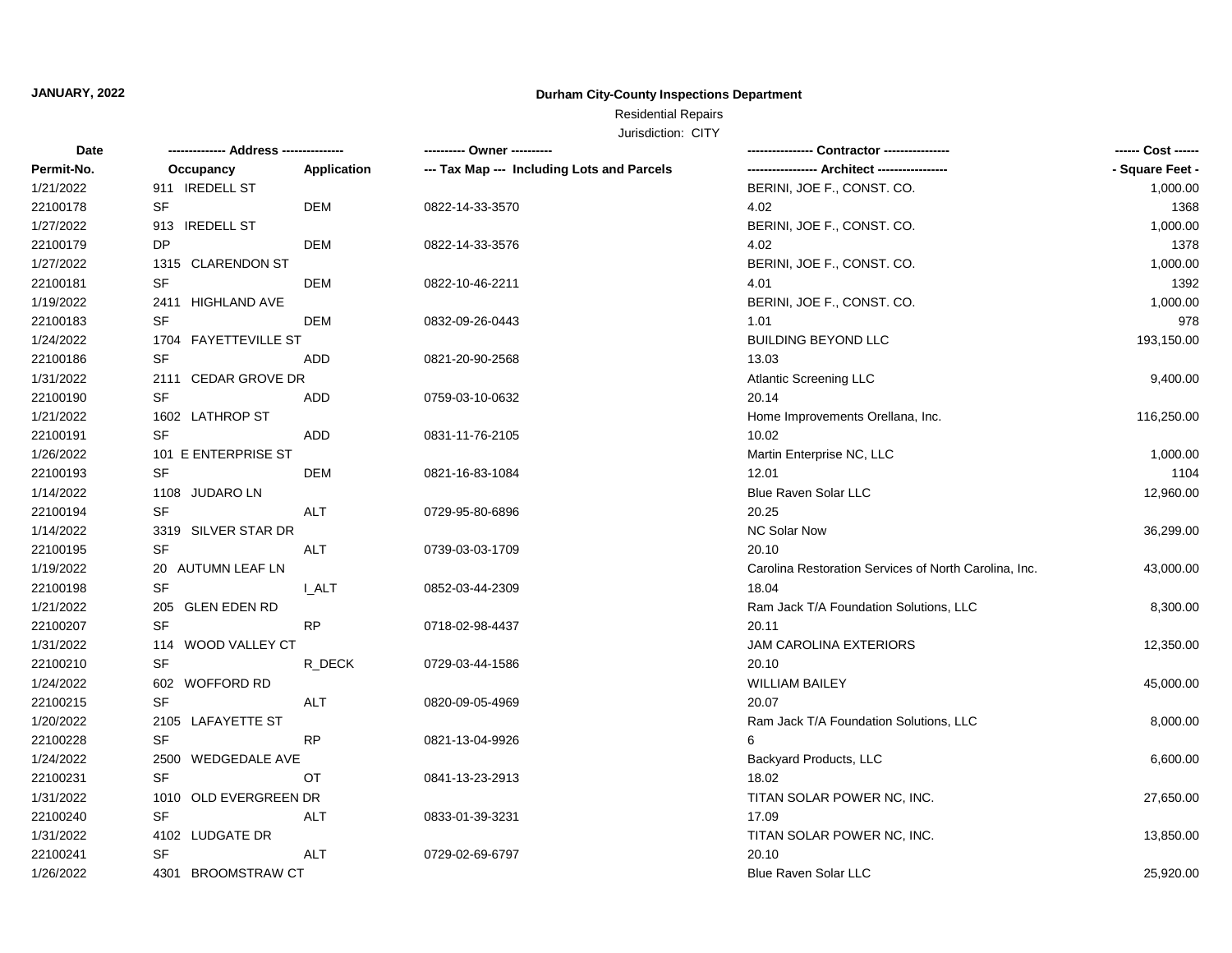## Residential Repairs

| Date       | -------------- Address --------------- |              | ---------- Owner ----------                |                                                       | ------ Cost ------ |
|------------|----------------------------------------|--------------|--------------------------------------------|-------------------------------------------------------|--------------------|
| Permit-No. | Occupancy                              | Application  | --- Tax Map --- Including Lots and Parcels | -- Architect -----------------                        | - Square Feet -    |
| 22100245   | <b>SF</b>                              | <b>ALT</b>   | 0853-62-48-8036                            | 18.01                                                 |                    |
| 1/25/2022  | 3415 FLAT RIVER DR                     |              |                                            | Carolina Restoration Services of North Carolina, Inc. | 122, 154. 14       |
| 22100246   | SF                                     | RP           | 0850-04-62-9030                            | 18.05                                                 |                    |
| 1/31/2022  | 120 STROLLING WAY                      |              |                                            | BAUTISTA HARDSCAPES LLC                               | 13,500.00          |
| 22100251   | <b>SF</b>                              | R DECK       | 0709-02-88-4524                            | 20.18                                                 | 120                |
| 1/19/2022  | 1000 SEDGEFIELD ST                     |              |                                            | LEGACY BUILDING CO., LLC                              | 1,000.00           |
| 22100264   | SF                                     | <b>DEM</b>   | 0822-14-43-6856                            | 3.01                                                  |                    |
| 1/21/2022  | 315 ENGLEWOOD AVE                      |              |                                            | <b>EZPro Baths</b>                                    | 48,808.00          |
| 22100276   | SF                                     | <b>I_ALT</b> | 0832-13-04-5115                            | 3.02                                                  |                    |
| 1/20/2022  | 1051 BELLENDEN DR                      |              |                                            | EMERALD ENERGY LLC.                                   | 23,200.00          |
| 22100283   | SF                                     | <b>ALT</b>   | 0718-04-60-6506                            | 20.12                                                 |                    |
| 1/26/2022  | 3414 DIXON RD                          |              |                                            | DESTINY POOL BUILDERS, LLC.                           | 96,068.00          |
| 22100284   | SF                                     | OT           | 0810-16-73-7310                            | 20.07                                                 |                    |
| 1/20/2022  | 4902 SWANNS MILL DR                    |              |                                            | <b>Blue Raven Solar LLC</b>                           | 18,360.00          |
| 22100285   | <b>SF</b>                              | <b>ALT</b>   | 0834-04-71-1669                            | 17.08                                                 |                    |
| 1/24/2022  | 1629 COLE MILL RD                      |              |                                            | Turnlight Partners Ltd.                               | 59,500.00          |
| 22100287   | SF                                     | ALT          | 0813-03-23-6312                            | 17.07                                                 |                    |
| 1/31/2022  | 129 CHESTNUT ST                        |              |                                            | Sierra Structures, Inc.                               | 38,205.00          |
| 22100288   | <b>SF</b>                              | ADD          | 0821-16-73-9863                            | 12.01                                                 |                    |
| 1/20/2022  | 123 COLLEGE AVE                        |              |                                            | Leatherwood Builders LLC                              | 11,500.00          |
| 22100289   | <b>SF</b>                              | <b>LALT</b>  | 0717-01-36-4568                            | 20.12                                                 |                    |
| 1/20/2022  | 3906 COLORADO AVE                      |              |                                            | The Bath Shop                                         | 27,000.00          |
| 22100291   | <b>SF</b>                              | <b>I_ALT</b> | 0709-02-96-7747                            | 20.18                                                 |                    |
| 1/26/2022  | 10 SANDHILL LN                         |              |                                            | Perry Perdue                                          | 26,500.00          |
| 22100326   | <b>SF</b>                              | ADD          | 0727-01-47-7305                            | 20.12                                                 |                    |
| 1/21/2022  | 1205 SHEPHERD ST                       |              |                                            | NC Solar Now                                          | 29,208.00          |
| 22100338   | <b>SF</b>                              | ALT          | 0821-15-54-7799                            | $\overline{7}$                                        |                    |
| 1/31/2022  | 4513 CHESHIRE CT                       |              |                                            | Regional Foundation and Crawl Space Repair            | 12,112.02          |
| 22100339   | <b>SF</b>                              | RP           | 0803-04-83-8323                            | 17.07                                                 |                    |
| 1/31/2022  | 914 RED OAK AVE                        |              |                                            | FG Green Homes, LLC                                   | 2,500.00           |
| 22100344   | SF                                     | R_DECK       | 0830-03-04-3716                            | 20.09                                                 |                    |
| 1/31/2022  | 810 CLEARVIEW LN                       |              |                                            | JM Decks and Fence LLC.                               | 20,000.00          |
| 22100349   | SF                                     | ADD          | 0729-01-16-0345                            | 20.11                                                 |                    |
| 1/24/2022  | 313 DUNHILL DR                         |              |                                            | CQC Home - Custom Quality Carpentry LLC, T/A          | 98,625.00          |
| 22100364   | SF                                     | <b>ALT</b>   | 0718-02-88-3591                            | 20.11                                                 |                    |
| 1/25/2022  | 1303 NIGHTSHADE DR                     |              |                                            | <b>NC Solar Now</b>                                   | 20,080.00          |
| 22100365   | <b>SF</b>                              | <b>ALT</b>   | 0728-02-55-4370                            | 20.27                                                 |                    |